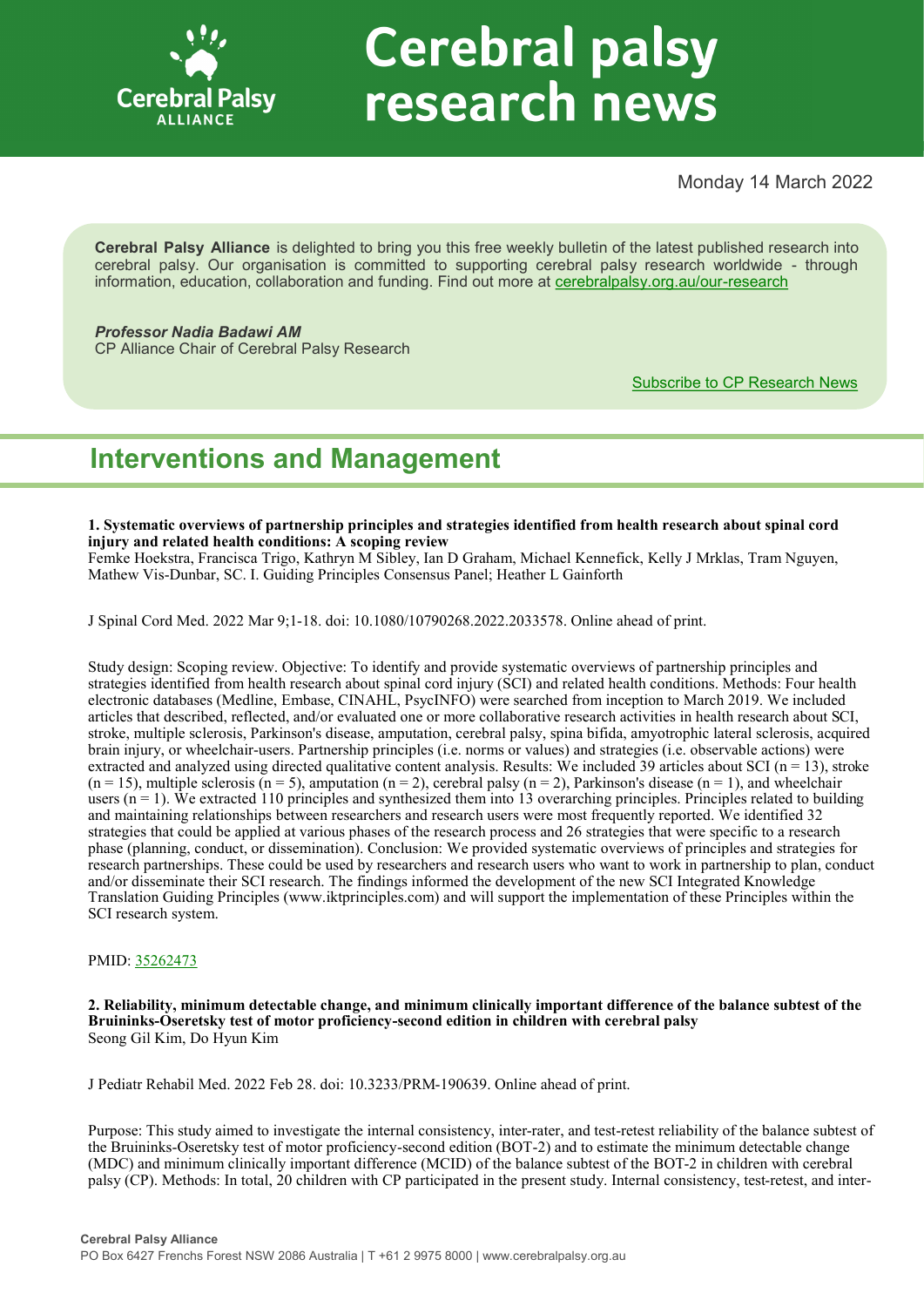rater reliability were computed to establish reliability of the balance subtest of the BOT-2. The MDC95 was estimated from the standard error of measurement (SEM) to determine a real change for an individual child with CP. The anchor- and distributionbased MCID were calculated to determine the smallest change that might be important to clinicians. For concurrent validity, the correlation between the balance subtest of the BOT-2 and the pediatric balance scale (PBS) were calculated using Spearman's correlation. Results: Internal consistency was good (Cronbach's alpha coefficient  $= 0.89$ ). The BOT-2 had excellent test-retest (ICC = 0.99, p < 0.001) and inter-rater reliability (ICC = 0.99, p < 0.001). The balance subtest of the BOT-2 had an SEM of 0.70, MDC95 of 9.61, and MCIDs of 2.54 (anchor-based) and 1.38 (distribution-based). Additionally, there was a moderate positive correlation between the balance subtest of the BOT-2 and the PBS (Spearman's rho =  $0.629$ , p =  $0.003$ ). Conclusions: Our experimental results indicate that the balance subtest of the BOT-2 had good internal consistency, along with excellent test-retest and inter-rater reliability. The change in scores of an individual child with CP should attain 9.61 points on the balance subtest of the BOT-2 to indicate a clinically important change. The MDC95 and MCID values could be helpful in understanding therapeutic effects and evaluating balancing ability using the balance subtest of the BOT-2 in children with CP.

#### PMID: [35253658](http://www.ncbi.nlm.nih.gov/pubmed/35253658)

#### **3. A muscle synergy-based method to estimate muscle activation patterns of children with cerebral palsy using data collected from typically developing children**

Mohammad Fazle Rabbi, Laura E Diamond, Chris P Carty, David G Lloyd, Giorgio Davico, Claudio Pizzolato

#### Sci Rep. 2022 Mar 4;12(1):3599. doi: 10.1038/s41598-022-07541-5.

Preparing children with cerebral palsy prior to gait analysis may be a challenging and time-intensive task, especially when large number of sensors are involved. Collecting minimum number of electromyograms (EMG) and yet providing adequate information for clinical assessment might improve clinical workflow. The main goal of this study was to develop a method to estimate activation patterns of lower limb muscles from EMG measured from a small set of muscles in children with cerebral palsy. We developed and implemented a muscle synergy extrapolation method able to estimate the full set of lower limbs muscle activation patterns from only three experimentally measured EMG. Specifically, we extracted a set of hybrid muscle synergies from muscle activation patterns of children with cerebral palsy and their healthy counterparts. Next, those muscle synergies were used to estimate activation patterns of muscles, which were not initially measured in children with cerebral palsy. Two best combinations with three (medial gastrocnemius, semi membranous, and vastus lateralis) and four (lateral gastrocnemius, semi membranous, sartorius, and vastus medialis) experimental EMG were able to estimate the full set of 10 muscle activation patterns with mean ( $\pm$  standard deviation) variance accounted for of 79.93 ( $\pm$  9.64)% and 79.15 ( $\pm$  6.40)%, respectively, using only three muscle synergies. In conclusion, muscle activation patterns of unmeasured muscles in children with cerebral palsy can be estimated from EMG measured from three to four muscles using our muscle synergy extrapolation method. In the future, the proposed muscle synergy-based method could be employed in gait clinics to minimise the required preparation time.

#### PMID: [35246590](http://www.ncbi.nlm.nih.gov/pubmed/35246590)

#### **4. Anthropometry, body composition, and athletic performance in specific field tests in Paralympic athletes with different disabilities**

Moncef Cherif, Mohamed Ahmed Said, Karim Bannour, Majed M Alhumaid, Mounira Ben Chaifa, Marwa Khammassi, Abdallah Aouidet

Heliyon. 2022 Feb 25;8(3):e09023. doi: 10.1016/j.heliyon.2022.e09023. eCollection 2022 Mar.

Purpose: The structural appearance of each disabled athlete or the shape of their body, as determined by their individual genotype and influenced by the environment, considerably affects their technical and physical performance. This study sought to examine the morphological characteristics of elite track and field athletes with different disabilities, including their possible effects on physical and physiological performance. Methods: A total of 66 male elite athletes with cerebral palsy  $(n = 12)$ , upper arm amputation ( $n = 12$ ), short stature ( $n = 20$ ), or intellectual disability ( $n = 22$ ) were included. For each athlete, height, weight, sitting height, arm span and four skin folds were assessed; ape index, body mass index, body fat percentage, fat mass, fat mass index and fat-free mass values were calculated; and vertical jump, drop jump, countermovement jump, squat jump, repeated sprint ability and Yo-Yo Intermittent Recovery Level 1 tests were performed. Results: Significant differences were noticed between short stature and the other groups concerning morphological characteristics, however, the best motor performance was observed in amputees and, to a lesser degree, in short stature. In the top performing athletes, physical performance was significantly correlated with body mass index and fat mass index for amputees, and with arm span, ape index, body fat percentage and fat mass index for short stature. Regression analysis revealed that regardless of disability type, physical and physiological performance (except maximum heart rate) were significantly influenced primarily by adipose tissue-specific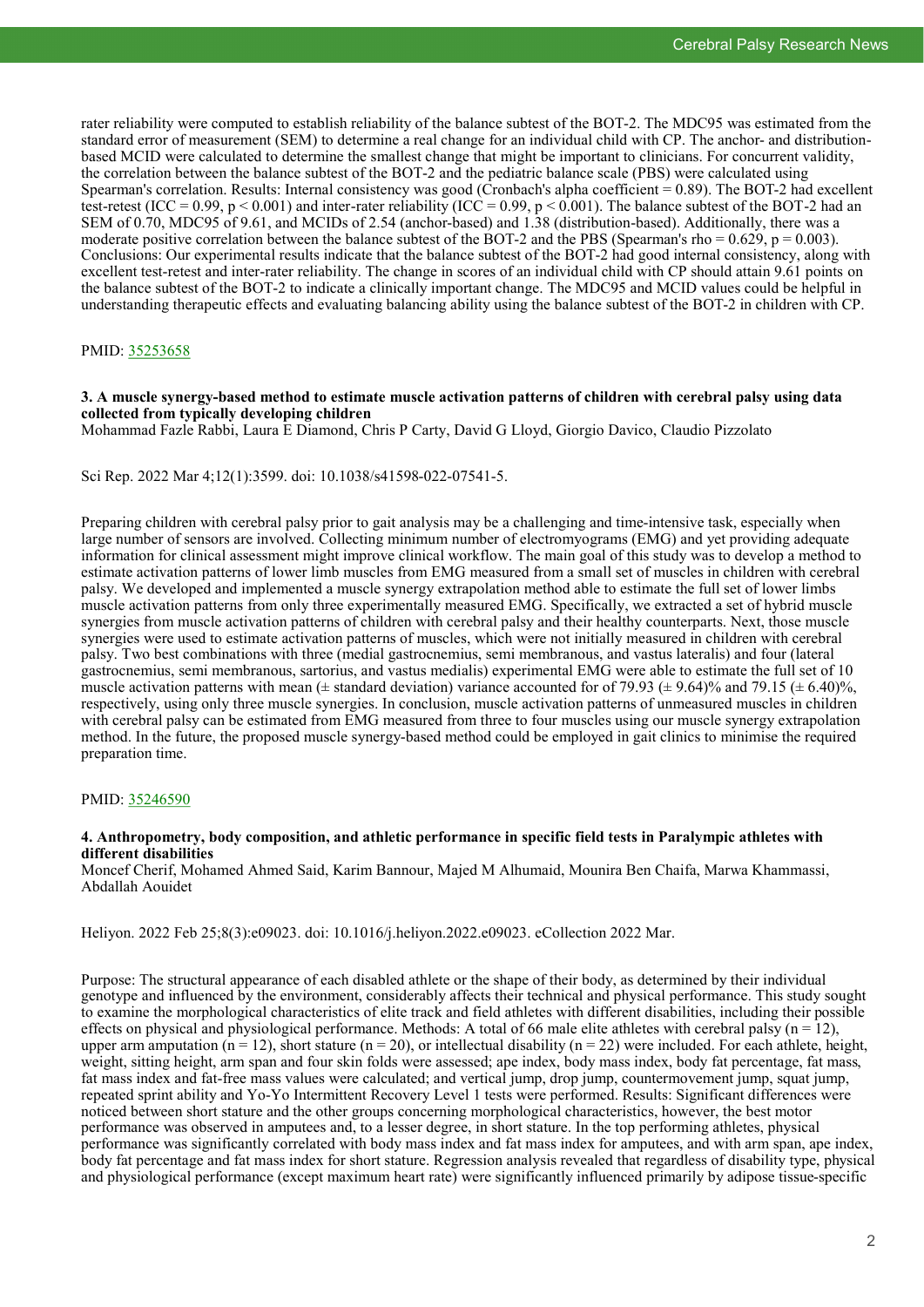variables. A significant effect of height, weight, fat free mass, arm span, sitting height, and ape index on drop jump performance with left leg, maximal oxygen consumption, and maximum heart rate was also noticed. The type of disability affects performance in the squat jump and vertical jump tests, and to a lesser extent in the countermovement jump test.

#### PMID: [35252618](http://www.ncbi.nlm.nih.gov/pubmed/35252618)

#### **5. Dual-task training effect on gait parameters in children with spastic diplegic cerebral palsy: Preliminary results of a self-controlled study**

Eda Ozge Okur, Meltem Isintas Arik, Ismail Okur, Hasan Huseyin Gokpinar, Mintaze Kerem Gunel

Gait Posture. 2022 Feb 17;94:45-50. doi: 10.1016/j.gaitpost.2022.02.020. Online ahead of print.

Background: Children with cerebral palsy (CP) may have difficulties under dual-task conditions. Spatiotemporal gait parameters have deteriorated with concurrent tasks in children with CP. However, how dual-task training affects gait parameters in children with spastic diplegic CP has not been clarified. Research question: How does dual-task training program effect gait, functional skills, and health-related quality of life in children with spastic diplegic CP? Methods: Eleven children with spastic diplegic CP (median age 11 y, range 7-16 y; 4 female; 7 male) Gross Motor Function Classification System level 1 -2 and obtained 27 and higher scores from Modified Mini Mental Test included in the study. The study was planned as a selfcontrolled clinical research design. Children were recruited to conventional physiotherapy program for 8 weeks and dual-task training program added to conventional physiotherapy program for following 8 weeks. Children were evaluated at baseline, after conventional physiotherapy program, and after dual-task training program. Children's gait was evaluated with Zebris™ FDM-2 device and Edinburgh Visual Gait Score, functional mobility skills with 1 min Walk Test (1MWT), and health-related quality of life with the Pediatric Quality of Life Inventory (PedsQL) - CP module. Results: The difference in step length, step time, stride time, cadence and gait speed of spatiotemporal parameters of gait during dual-task performance were found statistically significant in children with spastic diplegic CP, after dual-task training program ( $p < 0.05$ ). After dual-task training, statistically significant gains were found in 1MWT, movement and balance subtitle of PedsQL-CP module Parent Form (p < 0,05). Significance: Dual-task training program added to a conventional physiotherapy program provides more gains in terms of functionality of children with spastic diplegic CP will contribute to the improvement of the motor functional level.

#### PMID: [35247824](http://www.ncbi.nlm.nih.gov/pubmed/35247824)

#### **6. Effect of Pilates Exercises on Standing, Walking, and Balance in Children With Diplegic Cerebral Palsy** Hanaa Mohsen Abd-Elfattah, Dina Othman Shokri Morsi Galal, Mahmoud Ibrahim Elsayed Aly, Sobhy M Aly, Tamer Emam Elnegamy

Ann Rehabil Med. 2022 Feb;46(1):45-52. doi: 10.5535/arm.21148. Epub 2022 Feb 28.

Objective: To analyze how Pilates exercises affect standing, walking, and balance in children with diplegic cerebral palsy throughout a 10-week program. Methods: We included 40 children aged 7-9 years with diplegic cerebral palsy, and randomly allocated them into two groups of the same size: conventional therapy group (group A) and conventional therapy+Pilates group (group B). We administered the same conventional physical therapy program to both groups for 45 minutes, with group B receiving additional Pilates exercises for 45 minutes. Both groups attended the intervention program three times/week for 10 weeks. We used the Growth Motor Function Measure Scale (GMFM-88) to evaluate standing and walking (Dimensions D and E), and the Pediatric Balance Scale to evaluate balance function before and after treatment. Results: Comparison of the average values of all measured variables before and after therapy showed a statistically significant difference (p<0.05) between the two groups. All measured variables showed a significant difference between groups A and B, in favor of group B ( $p<0.05$ ). Conclusion: Pilates exercise in addition to conventional therapy is more effective in improving balance and gross motor function in children with diplegic cerebral palsy than the conventional therapy alone.

#### PMID: [35272439](http://www.ncbi.nlm.nih.gov/pubmed/35272439)

**7. Comparison of dental treatments performed under general anesthesia for healthy and disabled children** Nasser Kaviani, Maryam Ghafournia, Salim Mirzaali, Shirin Marzoughi, Reza Salari-Moghaddam

Dent Res J (Isfahan). 2021 Dec 10;18:109. eCollection 2021.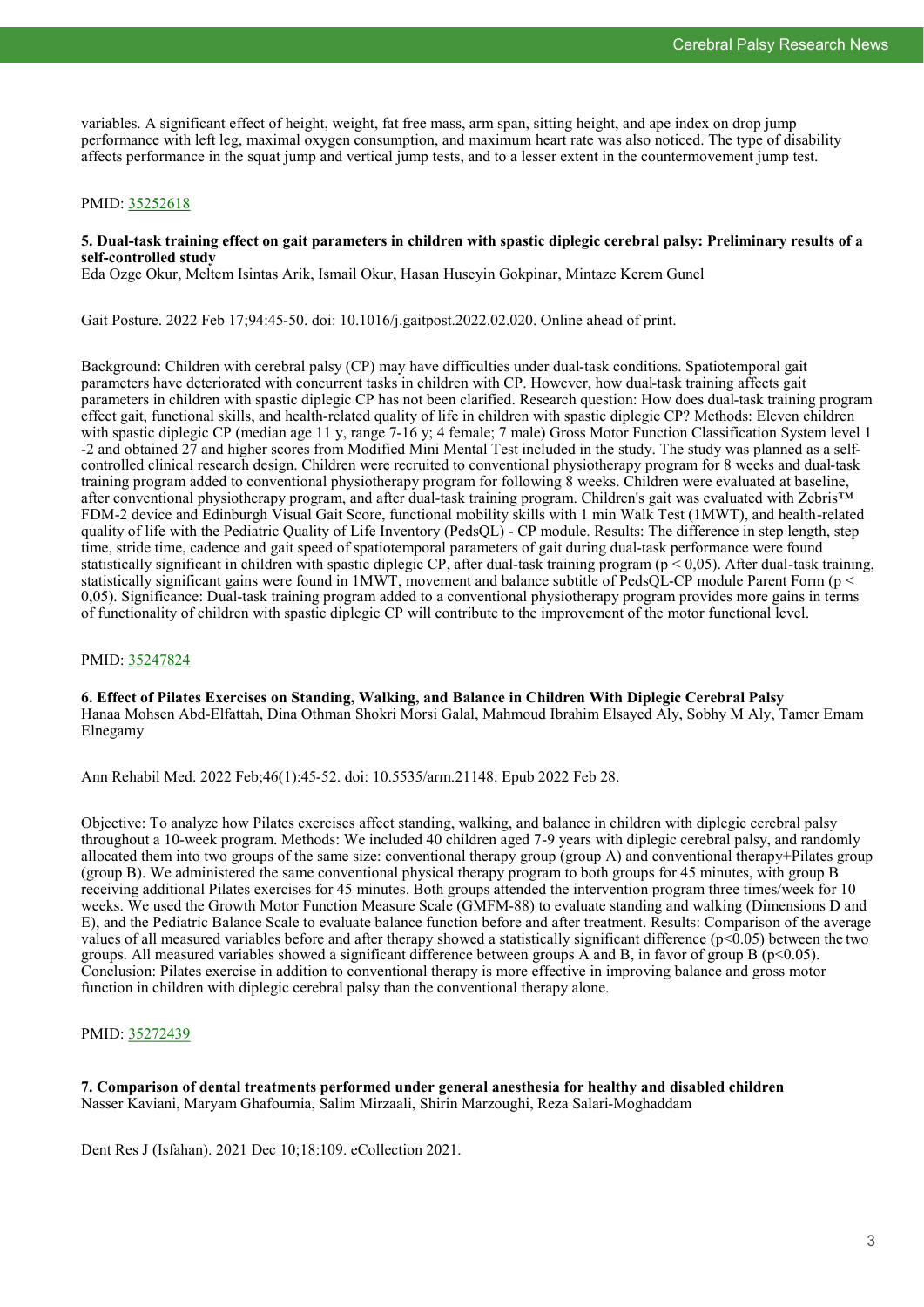Background: This study aimed to assess and compare the type of dental procedures performed under general anesthesia for healthy and disabled children. Materials and methods: This descriptive, cross-sectional study evaluated 361 dental records of children who received dental treatments under general anesthesia in the operating room of Torabinejad Research Center during 2011-2013. Patients with mental or physical disability were categorized as disabled. The age and gender of patients, number of treated teeth, duration of general anesthesia, type of tooth, and type of dental treatment such as extraction, pulp therapy, placement of stainless steel crowns, composite restoration, preventive resin restoration (PRR), fissure sealant treatment, and fluoride therapy were separately recorded for the healthy group and patients with disability. Data were analyzed using one-way ANOVA, and independent sample t-test at  $P \le 0.05$  level of significance. Results: Of 361 patients, 263 patients were healthy and 102 patients had disability. Of all disabled children, 48% had physical and 52% had mental disability. Among patients with physical disability, allergy (40%), followed by cardiovascular diseases (26%) were the most common. Mental retardation (54%) followed by cerebral palsy (10%) were the most common mental disabilities. Number of extracted teeth was significantly higher in disabled children ( $P = 0.006$ ). Furthermore, disabled children received significantly lower PRR ( $P =$ 0.015), fissure sealant treatment (P = 0.003), fluoride therapy (P = 0.002), and pulp therapy (P < 0.001) compared with healthy children. Conclusion: Tooth extraction has a higher frequency in disabled children; while, attempts are made to preserve the teeth as much as possible in healthy children.

#### PMID: [35265292](http://www.ncbi.nlm.nih.gov/pubmed/35265292)

#### **8. Factors determining the need for general anesthesia to deliver dental treatment for adults with intellectual and developmental disabilities**

Abdullah Aloufi, Fawz Alatawi, Faisal F Hakeem, Hassan Abed

Saudi J Anaesth. Jan-Mar 2022;16(1):24-28. doi: 10.4103/sja.sja\_296\_21. Epub 2022 Jan 4.

Aim: To investigate factors determining the need for general anesthesia (GA) to deliver dental treatment for adult people with intellectual and developmental disabilities (IDD). Methods: This study involved a retrospective review of medical records of adult patients with IDD who received dental treatment under GA at Tabuk Specialist Dental Center, Saudi Arabia, between 2018 and 2020. Demographic characteristics and dental-related details, level of cooperation, and methods of delivering dental treatment were collected. Results: A total of 86 adult patients with IDD were included. The mean age of the study participants was 34.8 years (standard deviation [SD] 6.5), and the majority were males ( $n = 47, 54.7\%$ ). Eighteen patients had aphasia (20.9%), 16 had epilepsy (18.6%), and 10 had cerebral palsy (11.6%). Most dental treatments delivered were complex dental treatments ( $n = 39, 45.3\%$ ) followed by dental extraction ( $n = 25, 29.1\%$ ), and non-surgical periodontal therapy ( $n = 22$ , 25.5%). Females had higher odds of undergoing GA compared to males (Odds ratio  $\overline{OR}$ ) =6.79, 95% Confidence intervals (CI): 1.62-28.41). Furthermore, patients who had aphasia had higher odds of undergoing GA compared to patients who had no medical conditions (OR = 14.03, 95% CI: 1.05-186.7). Conclusion: Being female or having aphasia are independent factors related to the need for GA to deliver dental treatment for Saudi adults with IDD.

#### PMID: [35261584](http://www.ncbi.nlm.nih.gov/pubmed/35261584)

#### **9. Non-surgical interventions for the treatment of masticatory muscular spasticity in patients with cerebral palsy. Systematic review of randomized clinical trials**

Monise Mendes Rocha, Ana Luiza Cabrera Martimbianco, Rafael Zaratin Beltramin, Anna Carolina Ratto Tempestini Horliana, Elaine Marcílio Santos, Raquel Agnelli Mesquita-Ferrari, Kristianne Porta Santos Fernandes, Lara Jansiski Motta, Karina Helga Turcio, Marcela Leticia Leal Gonçalves, Sandra Kalil Bussadori

Review J Bodyw Mov Ther. 2022 Jan;29:68-73. doi: 10.1016/j.jbmt.2021.09.020. Epub 2021 Oct 8.

Introduction: Muscle disorders caused by cerebral palsy (CP) can affect oral function. The treatment for masticatory muscle spasticity is important to minimize muscle hyperactivity and preclude oral damages. Objectives: To evaluate the efficacy and safety of non-surgical interventions for the treatment of masticatory muscle spasticity in CP patients. Methods: A comprehensive search was performed in the following databases: MEDLINE, Embase, Cochrane Library, LILACS, BBO, PEDro, Clinicaltrials.gov and WHO/ICTRP, without date and language restrictions. Randomized controlled trials (RCT) evaluating non-surgical interventions were considered. Primary outcomes such as masticatory function and adverse events were planned to be assessed. The risk of bias assessment was performed using the Cochrane risk of bias tool. The certainty of the evidence was assessed using the GRADE approach. Results: Three RCT assessing the effects of botulinum toxin, functional masticatory training and neuromuscular electrostimulation (NMES) were included. Evidence with a very low certainty showed: (i) no difference between botulinum toxin and placebo regarding maximum chewing strength, chewing efficiency and global oral health scale; (ii) improvement in masticatory function in favor of functional masticatory training versus conventional exercises, and (iii) in favor of strengthening exercises plus NMES versus placebo. Conclusions: There was insufficient evidence to support the use of botulinum toxin and masticatory muscle strengthening programs alone and associated with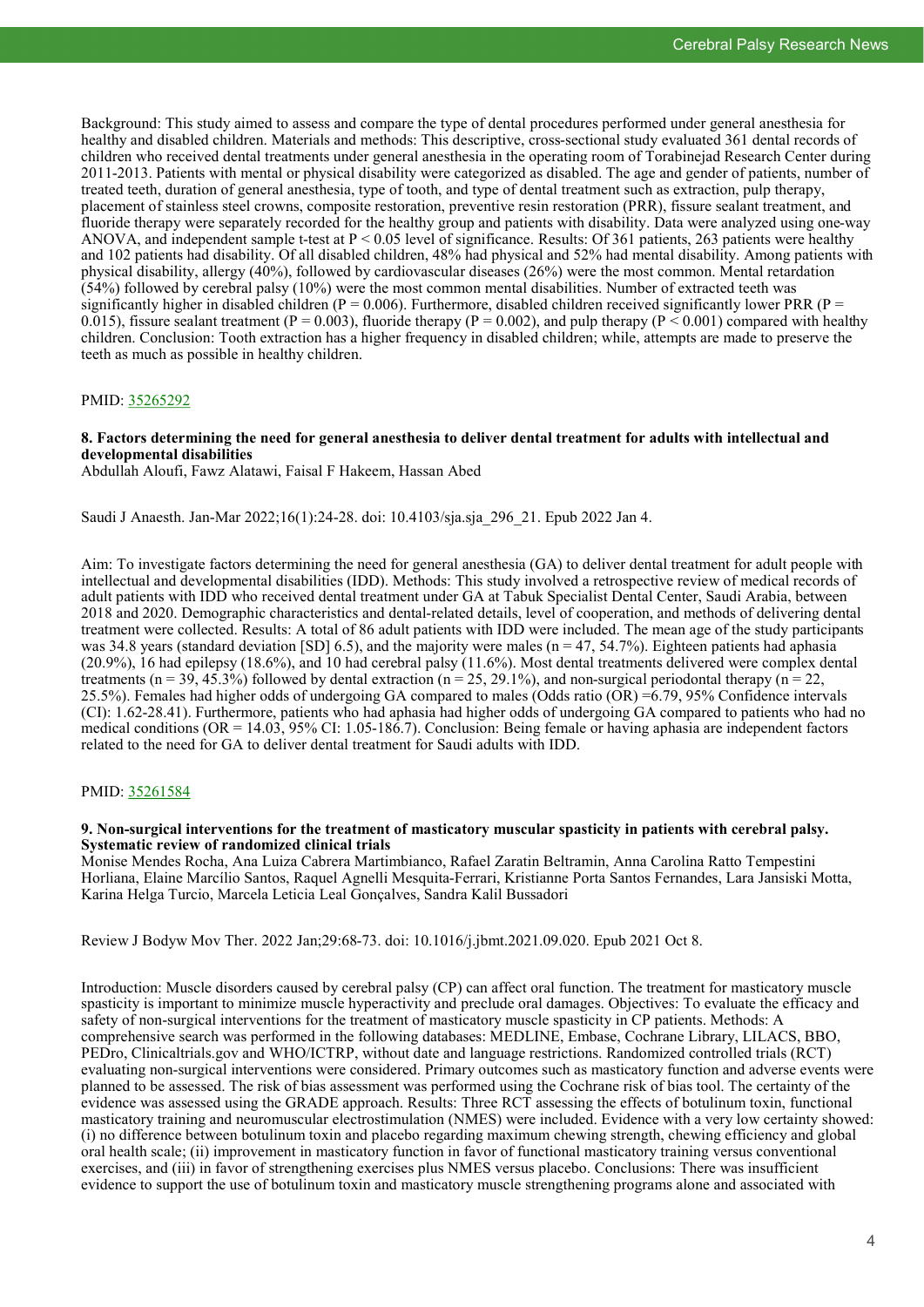NMES for the treatment of masticatory muscle in patients with PC. The clinical decision must be individualized, and further studies are needed to support or refute the use of different non-surgical interventions for PC. PROSPERO register number CRD42020209761.

#### PMID: [35248291](http://www.ncbi.nlm.nih.gov/pubmed/35248291)

**10. Longitudinal change in speech classification between 4 and 10 years in children with cerebral palsy** Helen L Long, Tristan J Mahr, Phoebe Natzke, Paul J Rathouz, Katherine C Hustad

Dev Med Child Neurol. 2022 Mar 9. doi: 10.1111/dmcn.15198. Online ahead of print.

Aim: To examine speech impairment severity classification over time in a longitudinal cohort of children with cerebral palsy (CP). Method: A total of 101 children (58 males, 43 females) between the ages of 4 and 10 years with CP participated in this longitudinal study. Speech severity was rated using the Viking Speech Scale (VSS), a four-level classification rating scale, at 4, 6, 8, and 10 years (age 4 years: mean = 52 months [3 SD]; age 6 years: mean = 75 months [2 SD]; age 8 years: mean = 100 months [4 SD]; age 10 years: mean = 125 months [5 SD]). We used Bayesian mixed-effects ordinal logistic regression to model  $(\hat{1})$  the extent to which speech severity changed over time and  $(2)$  patterns of change across age groups and classification rating group levels. Results: VSS ratings decreased (speech severity became less severe) between 4 and 10 years of age. Children who were first classified in VSS levels I, II, or III at age  $\ddot{4}$  years had a high probability of staying at, or improving to, VSS level I by 10 years. Children who were first classified in VSS level IV at 4 years had a high probability of remaining in VSS level IV at 10 years. Interpretation: Early speech performance is highly predictive of later childhood speech abilities. Children with any level of speech impairment at age 4 years should be receiving speech therapy. Those with more severe speech impairments should be introduced to augmentative and alternative communication as soon as possible.

#### PMID: [35262181](http://www.ncbi.nlm.nih.gov/pubmed/35262181)

**11. Neuromodulation: A combined-therapy protocol for speech rehabilitation in a child with cerebral palsy** Vania L C Carvalho Lima, Camila Cosmo, Kleber B Lima, Mariana A Martins, Suellen G Rossi, Luanda A Collange Grecco, Mauro Muzskat, Clara R Brandão de Ávila

J Bodyw Mov Ther. 2022 Jan;29:10-15. doi: 10.1016/j.jbmt.2021.09.002. Epub 2021 Sep 25.

Introduction: Transcranial direct current stimulation (tDCS) modulates cortical activity and potentiates functional gains achieved during therapeutic protocols. The aim of Integrative Speech Therapy Protocol is to rehabilitate speech in patients with impairments regarding neuropyschomotor development by combining oral motor stimuli, specific articulatory production, and the stimulation of phonological aspects of language. Objective: Investigate the effect of transcranial direct current stimulation combined to integrative speech therapy in a child with cerebral palsy. Methods: We performed a case study with tDCS and speech therapy in a patient with cerebral palsy and apraxia of speech. To assess the patient's speech, we used a parameterized test for the Brazilian Portuguese speech - ABFW. The CFCS and Vicking Speech Scales presented level IV and III, respectively. The patient underwent two periods with ten stimulation sessions each: first with anodal stimulation over Broca's area; and second over the left dorsolateral prefrontal cortex. Two indices were calculated: the percentage of consonants correct; and percentage of consonants correct-revised. Descriptive statistics were employed for the clinical data. For the outcomes, changes in each score were calculated as the difference in pre-intervention and post-intervention using Wilcoxon-Mann-Whitney test. Results: Increases were found in percentage of correct consonants indices as well as to produce two-syllable and three-syllable words after both types of stimulation, characterized mainly by correct vowels that marked the presence of the syllable. Number of phonemes increased 0 to 4 at first the stimulation and 4 to 10 at the second. Conclusion: The combinedtherapy program contributed to improve the speech rehabilitation results in a patient with cerebral palsy.

#### PMID: [35248256](http://www.ncbi.nlm.nih.gov/pubmed/35248256)

**12. Preliminary testing of eye gaze interfaces for controlling a haptic system intended to support play in children with physical impairments: Attentive versus explicit interfaces**

Javier L Castellanos-Cruz, María F Gómez-Medina, Mahdi Tavakoli, Patrick Pilarski, Kim D Adams

J Rehabil Assist Technol Eng. 2022 Feb 28;9:20556683221079694. doi: 10.1177/20556683221079694. eCollection Jan-Dec 2022.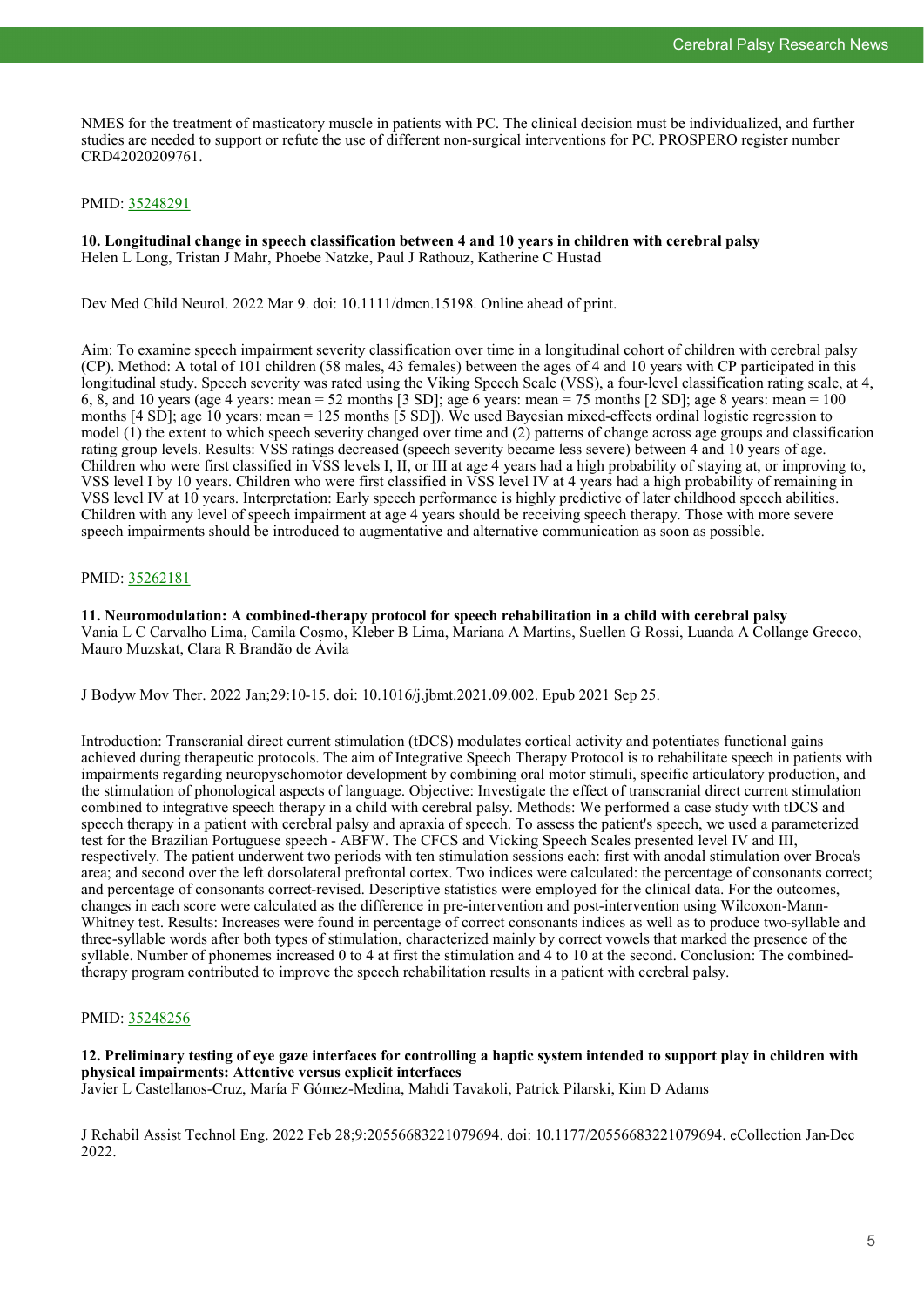Introduction: Children with physical impairments may face challenges to play because of their motor impairments, which could lead to negative impacts in their development. The objective of this article was to compare two eye gaze interfaces that identified the desired toy a user wanted to reach with a haptic-enabled telerobotic system in a play activity. Methods: One of the interfaces was an attentive user interface predicted the toy that children wanted to reach by observing where they incidentally focused their gaze. The other was an explicit eye input interface determined the toy after the child dwelled for 500 ms on a selection point. Five typically developing children, an adult with cerebral palsy (CP) and a child with CP participated in this study. They controlled the robotic system to play a whack-a-mole game. Results: The prediction accuracy of the attentive interface was higher than 89% in average, for all participants. All participants did the activity faster with the attentive interface than with the explicit interface. Conclusions: Overall, the attentive interface was faster and easier to use, especially for children. Children needed constant prompting and were not 100% successful at using the explicit interface.

#### PMID: [35251686](http://www.ncbi.nlm.nih.gov/pubmed/35251686)

#### **13. Declining trends in birth prevalence and severity of singletons with cerebral palsy of prenatal or perinatal origin in Australia: A population-based observational study**

Hayley Smithers-Sheedy, Emma Waight, Shona Goldsmith, Sue Reid, Catherine Gibson, Linda Watson, Megan Auld, Nadia Badawi, Annabel Webb, Leanne Diviney, Sarah Mcintyre, Australian Cerebral Palsy Register Group

Dev Med Child Neurol. 2022 Mar 8. doi: 10.1111/dmcn.15195. Online ahead of print.

Aim: To investigate temporal trends in birth prevalence, disability severity, and motor type for singletons with prenatal or perinatally acquired cerebral palsy (CP). Method: Numerator data, number of children with CP born a singleton between 1995 and 2014, confirmed at 5 years of age, were drawn from three state registers with population-level ascertainment. Birth prevalence estimates and 95% confidence intervals (CI) were calculated per 1000 singleton live births for the three states combined, overall, by gestational age group, by dichotomized disability severity, and spastic laterality. Poisson regression models were used to analyse trends. Using data from all eight registers, trends in the proportional distribution of CP subtypes overall and stratified by gestational age were examined. Results: Birth prevalence of CP declined from 1.8 (95% CI 1.6-2.0) in 1995 to 1996 to 1.2 (95% CI 1.1-1.4) in 2013 to 2014 (average 5% per 2-year epoch, p < 0.001). Declines in birth prevalence were observed across all gestational age groups with the largest decline in children born at <28 weeks (average 8% per epoch, p  $< 0.001$ ). Prevalence of moderate-severe disability declined for children born at  $\leq 28$  and  $\geq 37$  weeks (average 11% and 7% per epoch respectively,  $p < 0.001$ ). The proportions of bilateral spastic CP declined ( $p < 0.001$ ) at <28 weeks ( $p = 0.014$ ) and  $\geq$ 37 weeks ( $p < 0.001$ ). The proportion of children with dyskinesia increased (28-31 weeks:  $p = 0.021$ , 32-36 weeks:  $p = 0.001$ , and ≥37 weeks: p < 0.001). Interpretation: Birth prevalence of CP and moderate-severe disability (<28 and ≥37 weeks) declined in Australian singletons between 1995 and 2014, reflecting changes in prenatal and perinatal care over time.

#### PMID: [35261024](http://www.ncbi.nlm.nih.gov/pubmed/35261024)

#### **14. Status Dystonicus in Children: A Cross-Sectional Study and Review of Literature**

Arushi Gahlot Saini, Ijas Hassan, Kanika Sharma, Jayashree Muralidharan, Sumeet Dhawan, Lokesh Saini, Renu Suthar, Jitendra Sahu, Naveen Sankhyan, Pratibha Singhi

J Child Neurol. 2022 Mar 7;8830738221081593. doi: 10.1177/08830738221081593. Online ahead of print.

Background: Status dystonicus is a life-threatening, underrecognized movement disorder emergency. We aimed to ascertain the etiology, clinical presentation, complications, and outcomes of status dystonicus in children and reviewed the literature for similar studies. Methods: Records of all children aged <14 years admitted to a single center with status dystonicus between 2014 and 2018 were reviewed. Results: Twenty-four children (75% male) were identified with status dystonicus. The annual incidence rate was 0.05 per 1000 new admissions <12 years of age. The mean age at presentation was  $6.3 \pm 3.6$  years. Median duration of hospital stay was 10.5 days (interquartile range 5-21.7). The severity of dystonia at presentation was grade 3 ( $n = 9$ ; 37.5%) and 4 ( $n = 9$ ; 37.5%). The most common triggering factor was intercurrent illness/infection ( $n = 18$ ; 75%). The most common underlying etiologies were cerebral palsy ( $n = 8$ ; 33.3%), complicated tubercular meningitis ( $n = 3$ ; 12.5%), and mitochondrial disorders ( $n = 3$ ; 12.5%). Basal ganglia involvement was seen in 15 cases (62.5%). Respiratory and/or bulbar compromise (n = 20; 83.3%) and rhabdomyolysis (n = 15; 62.5%) were most commonly seen. Oral trihexyphenidyl (96%) followed by oral or intravenous diazepam (71%), oral baclofen (67%), and midazolam infusion (54%) were the most common drugs used. Clonidine was used in 33% cases, without any significant side effects. Three children died owing to refractory status dystonicus and its complications; the mortality rate was 12.5%. Conclusion Status dystonicus is a neurologic emergency in children with severe dystonia, with significant complications and a high mortality rate. Static and acquired disorders are more common than heredo-familial causes. Identification and treatment of infection in children is important as the majority of cases are triggered by an intercurrent infection.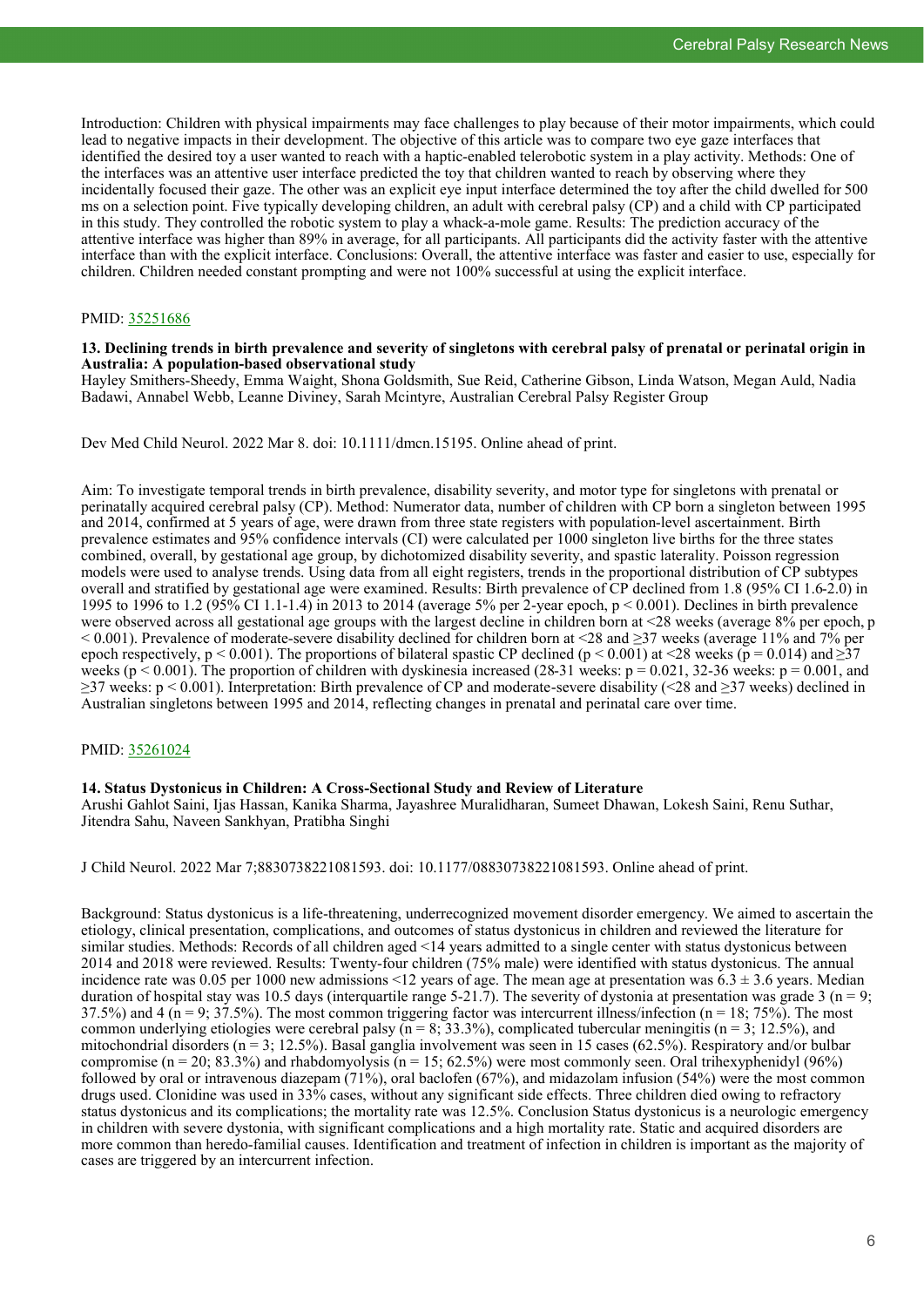#### PMID: [35253510](http://www.ncbi.nlm.nih.gov/pubmed/35253510)

**15. Physical and occupational therapy utilization and associated factors among adults with cerebral palsy: Longitudinal modelling to capture distinct utilization groups**

Benjamin C Conner, Tao Xu, Neil S Kamdar, Heidi Haapala, Daniel G Whitney

Disabil Health J. 2022 Feb 15;101279. doi: 10.1016/j.dhjo.2022.101279. Online ahead of print.

Background: Adults with cerebral palsy (CP) experience functional declines. Clinical rehabilitation may preserve function for this population. Objective: To identify longitudinal physical/occupational therapy use and associated factors among adults with CP, to inform health promotion strategies. Methods: A retrospective cohort study including adults  $\geq 18$  years of age with CP was performed using a random 20% Medicare fee-for-service dataset. Participants with continuous medicare enrolment from  $01/01/2016-12/31/2018$  were included: 2016 was the one-year baseline period; 2017-2018 was the two-year follow-up. Therapy included an indication of physical, occupational, or other forms of therapy. Two-year therapy use patterns were identified using group-based trajectory modeling. Multivariable multinomial logistic regression models identified associations between baseline characteristics with trajectory groups. Results: Of 17,441, 7231 (41.5%) adults with CP had therapy use across the three-year period, and six longitudinal therapy trajectories were identified: the majority (42.5%) were low-consistent users, 13.4% moderate-consistent users, 4.4% high-consistent users, and the remaining variable users. Associations between baseline characteristics (e.g., age, sex, comorbidities) with trajectory groups varied. For example, using the low-consistent users as the reference, Black versus White were 49% less likely, Northeast versus South residency were 7.52-fold more likely, and co-occurring neurologic conditions versus CP only were up to 118% more likely to be high-consistent users (all,  $P < 0.05$ ). Bone fragility and some chronic comorbidities were associated with moderate consistent users. Conclusions: The majority of adults with CP were not using physical/occupational therapy. Of those that did, there were unique longitudinal trajectories which associated differently with demographics and comorbidities.

#### PMID: [35264292](http://www.ncbi.nlm.nih.gov/pubmed/35264292)

#### **16. PREDICITION OF CEREBRAL PALSY OR DEATH AMONG PRETERM INFANTS WHO SURVIVE THE NEONATAL PERIOD**

Alan Peaceman, Lisa Mele, Dwight J Rouse, Kenneth J Leveno, Brian Mercer, Michael Varner, Uma M Reddy, Ronald Wapner, Yoram Sorokin, John M Thorp, Susan Ramin, Fergal Malone, Mary J O'Sullivan, Donald J Dudley, Steve N Caritis

Clinical Trial Am J Perinatol. 2022 Mar 4. doi: 10.1055/a-1788-6281. Online ahead of print.

Objective: To assess whether neonatal morbidities evident by the time of hospital discharge are associated with subsequent CP or death. Study design: This is a secondary analysis of data from a multi-center placebo-controlled trial of magnesium sulfate for the prevention of CP. The association between pre-specified intermediate neonatal outcomes  $(n=11)$  and demographic and clinical factors  $(n=10)$  evident by the time of discharge among surviving infants  $(n=1889)$  and the primary outcome of death or moderate/severe CP at age 2 (n=73) was estimated, and a prediction model was created. Results: Gestational age in weeks at delivery (OR 0.74, 95% CI 0.67-0.83), grade III or IV intraventricular hemorrhage (IVH) (OR 5.3, CI 2.1-13.1), periventricular leukomalacia (PVL) (OR 46.4, CI 20.6-104.6), and male gender (OR 2.5, CI 1.4-4.5) were associated with death or moderate/ severe CP by age 2. Outcomes not significantly associated with the primary outcome included respiratory distress syndrome, bronchopulmonary dysplasia, seizure, necrotizing enterocolitis, neonatal hypotension, 5 minute Apgar score, sepsis, and retinopathy of prematurity. Using all patients, the ROC curve for the final prediction model had an area under the curve of 0.84. Using these data, the risk of death or developing CP by age 2 can be calculated for individual surviving infants. Conclusion: IVH and PVL were the only neonatal complications evident at discharge that contributed to an individual infant's risk of the long-term outcomes of death or CP by age 2. A model that includes these morbidities, gestational age at delivery, and gender is predictive of subsequent neurologic sequelae.

#### PMID: [35253117](http://www.ncbi.nlm.nih.gov/pubmed/35253117)

#### **17. Antenatal Betamethasone Every 12 Hours in Imminent Preterm Labour**

Natalia Saldaña-García, María Gracia Espinosa-Fernández, Jose David Martínez-Pajares, Elías Tapia-Moreno, María Moreno-Samos, Celia Cuenca-Marín, Francisca Rius-Díaz, Tomás Sánchez-Tamayo

J Clin Med. 2022 Feb 24;11(5):1227. doi: 10.3390/jcm11051227.

Background: Benefits of antenatal corticosteroids have been established for preterm infants who have received the full course.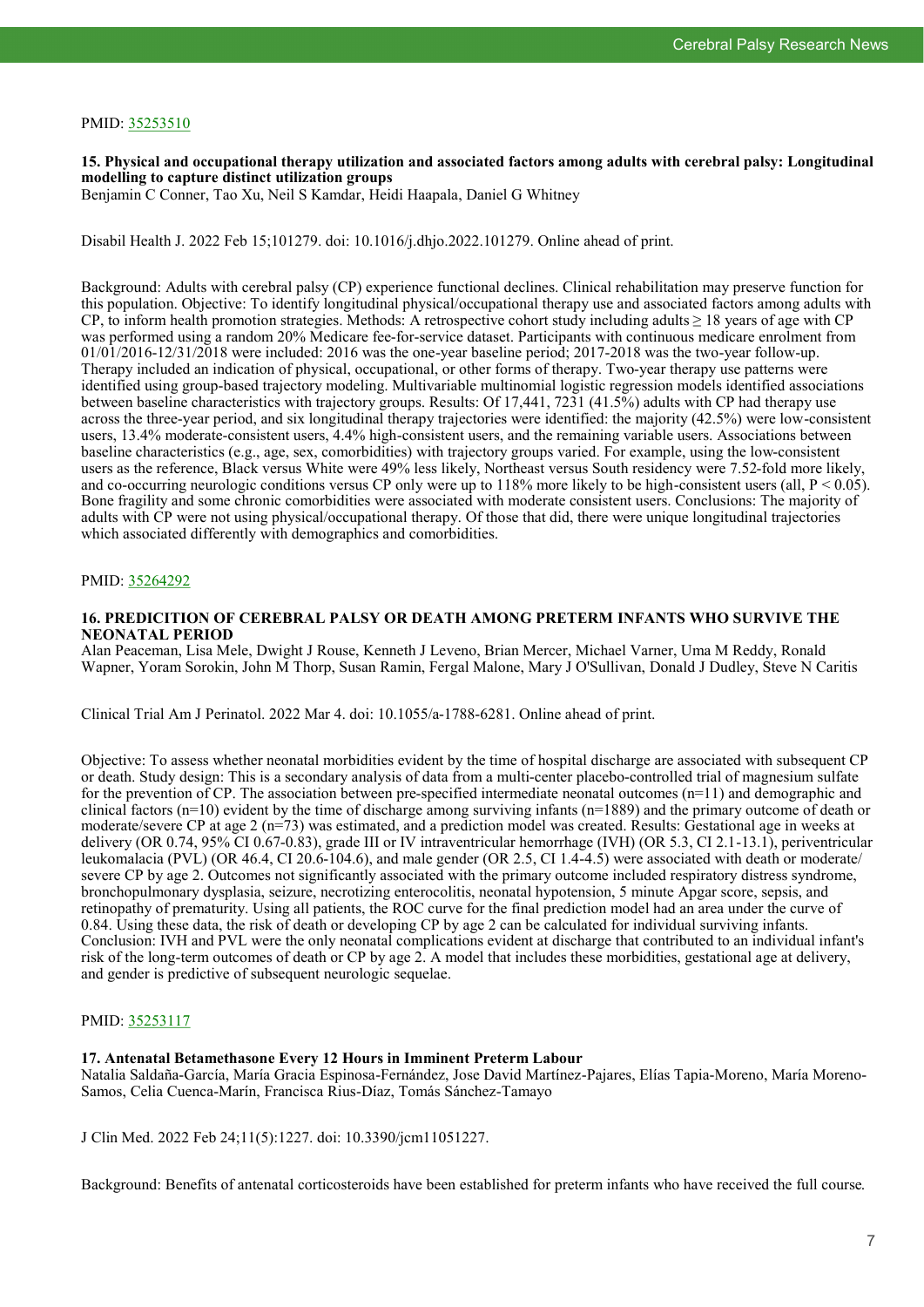In imminent preterm labours there is no time to administer the second dose 24 h later. Objective: To determine whether the administration of two doses of betamethasone in a 12 h interval is equivalent to the effects of a full maturation. Methods: We performed a retrospective cohort study including preterm infants ≤34 weeks gestational age at birth and ≤1500 g, admitted to an NICU IIIC level in a tertiary hospital from 2015 to 2020. The population was divided into two cohorts: complete maturation (CM) (two doses of betamethasone 24 h apart), or advanced maturation (AM) (two doses of betamethasone 12 h apart). The primary outcomes were mortality or survival with severe morbidities. The presence of respiratory distress syndrome and other morbidities of prematurity were determined. These variables were analysed in the neonates under 28 weeks gestational age cohort. Neurodevelopment at 2 years was evaluated with the validated Ages and Stages Questionnaires®, Third Edition (ASQ®-3). Multiple regression analyses were performed and adjusted for confounding factors. Results: A total of 275 preterm neonates were included. Serious outcomes did not show differences between cohorts, no increased incidence of morbidity was found in AM. A lower percentage of hypotension during the first week ( $p = 0.04$ ), a tendency towards lower maximum FiO2 (p  $= 0.14$ ) and to a shorter mechanical ventilation time ( $p = 0.14$ ) were observed for the AM cohort. Similar results were found in the subgroup of neonates under 28 weeks gestational age. There were no differences in cerebral palsy or sensory deficits at 24 months of corrected age, although the AM cohort showed a trend towards better scores on the ASQ3 scale. Conclusions: Administration of betamethasone every 12 h showed similar results to the traditional pattern with respect to mortality and severe morbidities. No deleterious neurodevelopmental effects were found at 24 months of corrected age. Earlier administration of betamethasone at 12 h after the first dose would be an alternative in imminent preterm delivery. Further studies are needed to confirm these results.

#### PMID: [35268318](http://www.ncbi.nlm.nih.gov/pubmed/35268318)

**18. Role of Nuclear-Receptor-Related 1 in the Synergistic Neuroprotective Effect of Umbilical Cord Blood and Erythropoietin Combination Therapy in Hypoxic Ischemic Encephalopathy** Joo-Wan Choi, Su Jung Kang, Jee In Choi, KyuBum Kwack, MinYoung Kim

Int J Mol Sci. 2022 Mar 7;23(5):2900. doi: 10.3390/ijms23052900.

Neonatal hypoxic-ischemic encephalopathy (HIE) results in neurological impairments; cell-based therapy has been suggested as a therapeutic avenue. Previous research has demonstrated the synergistically potentiated therapeutic efficacy of human umbilical cord blood (UCB) by combining recombinant human erythropoietin (EPO) treatment for recovery from HIE. However, its molecular mechanism is not entirely understood. In the present study, we analyzed the mechanisms underlying the effect of combination treatment with EPO and UCB by transcriptomic analysis, followed by gene enrichment analysis. Mouse HIE model of the neonate was prepared and randomly divided into five groups: sham, HIE, and UCB, EPO, and UCB+EPO treatments after HIE. A total of 376 genes were differentially expressed when  $log2FC \geq 1$ -fold change expression values were considered to be differentially expressed between UCB+EPO and HIE. Further assessment through qRT-PCR and gene enrichment analysis confirmed the expression and correlation of its potential target, Nurr1, as an essential gene involved in the synergistic effect of the UCB+EPO combination. The results indicated the remarkable activation of Wnt/β-catenin signaling by reducing the infarct size by UCB+EPO treatment, accompanied by Nurr1 activity. In conclusion, these findings suggest that the regulation of Nurr1 through the Wnt/β-catenin pathway exerts a synergistic neuroprotective effect in UCB and EPO combination treatment.

#### PMID: [35270042](http://www.ncbi.nlm.nih.gov/pubmed/35270042)

**19. Brain outcomes in runted piglets: a translational model of fetal growth restriction** Kirat K Chand, Kerstin Pannek, Paul B Colditz, Julie A Wixey

Review Dev Neurosci. 2022 Mar 9. doi: 10.1159/000523995. Online ahead of print.

Fetal growth restriction (FGR) is associated with long-term neurodevelopmental disabilities including learning and behavioural disorders, autism, and cerebral palsy. Persistent changes in brain structure and function that are associated with developmental disabilities are demonstrated in FGR neonates. However, the mechanisms underlying these changes remain to be determined. There are currently no therapeutic interventions available to protect the FGR newborn brain. With the wide range of long-term neurodevelopmental disorders associated with FGR, the use of an animal model appropriate to investigating mechanisms of injury in the FGR newborn is crucial for the development of effective and targeted therapies for babies. Piglets are ideal animals to explore how perinatal insults affect brain structure and function. FGR occurs spontaneously in the piglet, unlike other animal models that require surgical or chemical intervention, allowing brain outcomes to be studied without the confounding impacts of experimental interventions. The FGR piglet mimics many of the human pathophysiological outcomes associated with FGR including asymmetrical growth restriction with brain sparing. This review will discuss the similarities observed in brain outcomes between the human FGR and FGR piglet from a magnetic resonance imaging in the living and a histological perspective. FGR piglet studies provide the opportunity to determine and track mechanisms of brain injury in a clinically relevant animal model of FGR. Findings from these FGR piglet studies may provide critical information to rapidly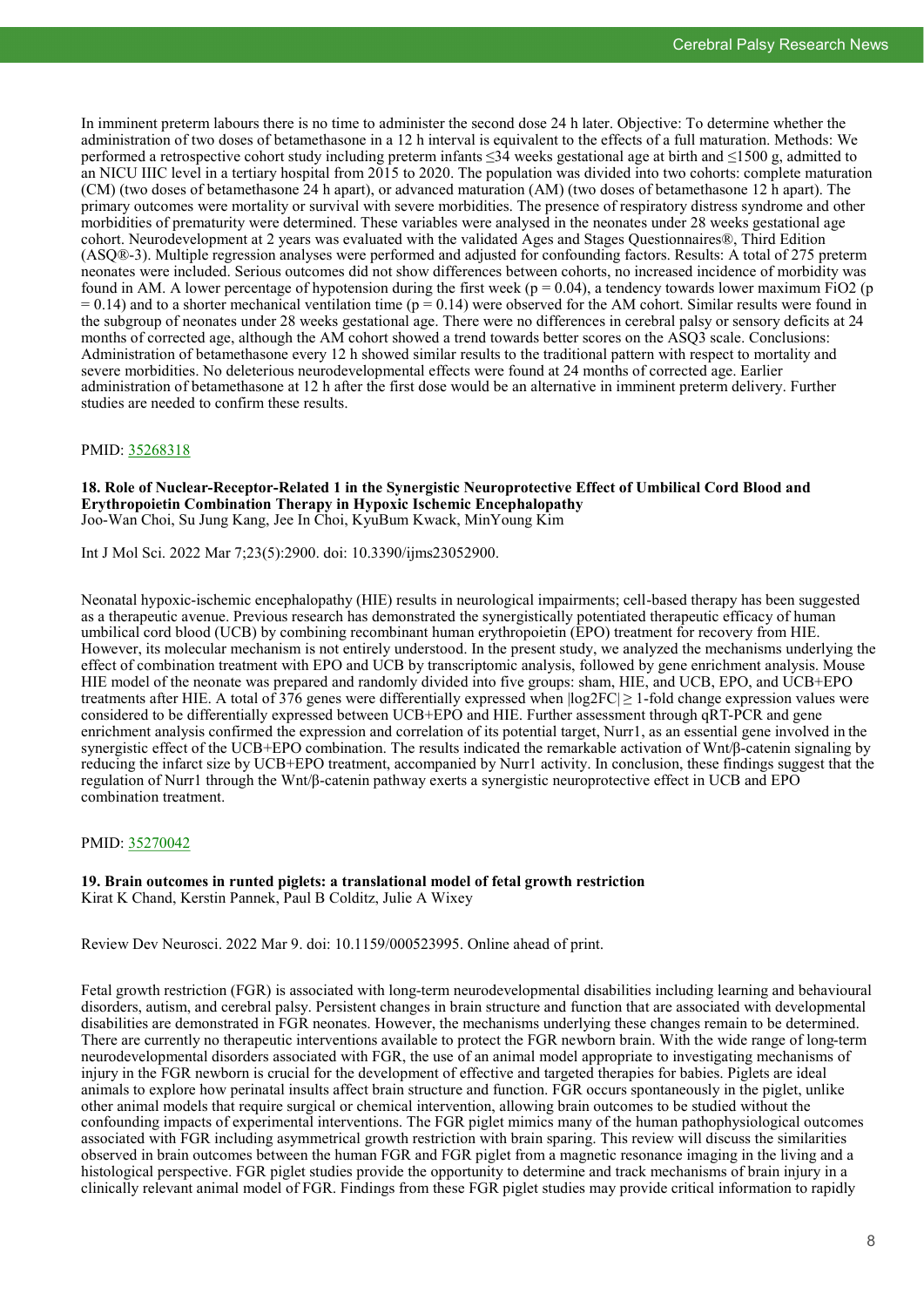translate neuroprotective interventions to clinic to improve outcomes for newborn babies.

#### PMID: [35263744](http://www.ncbi.nlm.nih.gov/pubmed/35263744)

**20. Dysregulation of multiple signaling pathways: A possible cause of cerebral palsy** Jyoti Upadhyay, Mohd Nazam Ansari, Abdul Samad, Ashutosh Sayana

Exp Biol Med (Maywood). 2022 Mar 7;15353702221081022. doi: 10.1177/15353702221081022. Online ahead of print.

Cerebral palsy (CP) is a lifelong disability characterized by the impairment of brain functions that result in improper posture and abnormal motor patterns. Understanding this brain abnormality and the role of genetic, epigenetic, and non-genetic factors such as signaling pathway dysregulation and cytokine dysregulation in the pathogenesis of CP is a complex process. Hypoxicischemic injury and prematurity are two well-known contributors of CP. Like in the case of other neurodevelopmental disorders such as intellectual disability and autism, the genomic constituents in CP are highly complex. The neuroinflammation that is triggered by maternal cytokine response plays a critical role in the pathogenesis of fetal inflammation response, which is one of the contributing factors of CP, and it continues even after the birth of children suffering from CP. Canonical Wnt signaling pathway is important for the development of mammalian fetal brain and it regulates distinct processes including neurogenesis. The glycogen synthase kinase-3 (GSK-3) antagonistic activity in the Wnt signaling pathway plays a crucial role in neurogenesis and neural development. In this review, we investigated several genetic and non-genetic pathways that are involved in the pathogenesis of CP and their regulation, impairment, and implications for causing CP during embryonic growth and developmental period. Investigating the role of these pathways help to develop novel therapeutic interventions and biomarkers for early diagnosis and treatment. This review also helps us to comprehend the mechanical approach of various signaling pathways, as well as their consequences and relevance in the understanding of CP.

#### PMID: [35253451](http://www.ncbi.nlm.nih.gov/pubmed/35253451)

#### **21. Maternal Cigarette Smoke Exposure Exaggerates the Behavioral Defects and Neuronal Loss Caused by Hypoxic-Ischemic Brain Injury in Female Offspring**

Taida Huang, Xiaomin Huang, Hui Li, Junhua Qi, Nan Wang, Yi Xu, Yunxin Zeng, Xuewen Xiao, Ruide Liu, Yik Lung Chan, Brian G Oliver, Chenju Yi, Dan Li, Hui Chen

Front Cell Neurosci. 2022 Feb 18;16:818536. doi: 10.3389/fncel.2022.818536. eCollection 2022.

Objective: Hypoxic-ischemic encephalopathy affects ∼6 in 1,000 preterm neonates, leading to significant neurological sequela (e.g., cognitive deficits and cerebral palsy). Maternal smoke exposure (SE) is one of the common causes of neurological disorders; however, female offspring seems to be less affected than males in our previous study. We also showed that maternal SE exaggerated neurological disorders caused by neonatal hypoxic-ischemic brain injury in adolescent male offspring. Here, we aimed to examine whether female littermates of these males are protected from such insult. Methods: BALB/c dams were exposed to cigarette smoke generated from 2 cigarettes twice daily for 6 weeks before mating, during gestation and lactation. To induce hypoxic-ischemic brain injury, half of the pups from each litter underwent left carotid artery occlusion, followed by exposure to 8% oxygen (92% nitrogen) at postnatal day (P) 10. Behavioral tests were performed at P40-44, and brain tissues were collected at P45. Results: Maternal SE worsened the defects in short-term memory and motor function in females with hypoxic-ischemic injury; however, reduced anxiety due to injury was observed in the control offspring, but not the SE offspring. Both hypoxic-ischemic injury and maternal SE caused significant loss of neuronal cells and synaptic proteins, along with increased oxidative stress and inflammatory responses. Conclusion: Oxidative stress and inflammatory response due to maternal SE may be the mechanism of worsened neurological outcomes by hypoxic-ischemic brain injury in females, which was similar to their male littermates shown in our previous study.

#### PMID: [35250486](http://www.ncbi.nlm.nih.gov/pubmed/35250486)

# **22. Postmortem Diagnostic Overshadowing: Reporting Cerebral Palsy on Death Certificates**

Scott D Landes, J Dalton Stevens, Margaret A Turk

J Health Soc Behav. 2022 Mar 10;221465221078313. doi: 10.1177/00221465221078313. Online ahead of print.

Postmortem diagnostic overshadowing-defined as inaccurately reporting a disability as the underlying cause of death-occurs for over half of adults with cerebral palsy. This practice obscures cause of death trends, reducing the effectiveness of efforts to